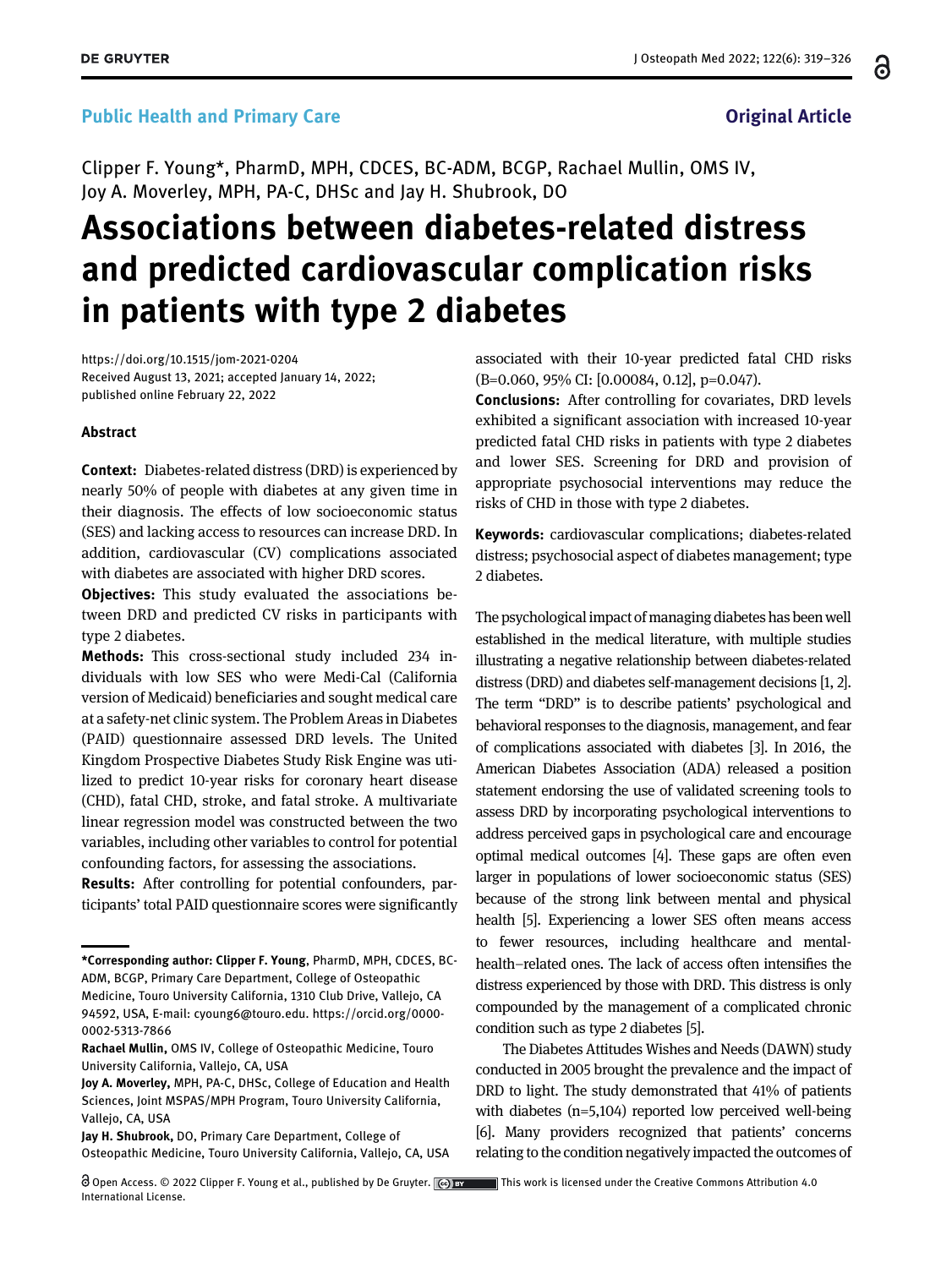diabetes management [\[6](#page-7-1)]. As one analysis of nearly 500,000 participants found with an average follow-up of 5.8 years, people with diabetes have a 25% increased risk of depression compared to participants without diabetes, which makes the importance of identifying, addressing, and managing distress among patients with diabetes particularly important [\[7](#page-7-2)]. This same trend has been associated between cardiovascular disease (CVD) and depression as well. Similarly, the second DAWN study (DAWN2), published in 2013, highlighted the importance of identifying DRD, revealing that study participants (n=8,596) believed their diabetes had negatively impacted their physical health (62.2%) and emotional well-being (46.2%) [[8\]](#page-7-3). For a patient with diabetes, the necessary lifestyle modifications and long-term commitment to treatment are likely to be mentally taxing. This may create an environment in which it is more difficult for patients to manage their diabetes, leading to poorer physical health. Due to the complexity of this issue, early intervention is key to ensure minimizing the impact resulting from what this negative feedback loop can cause.

Previous studies have demonstrated the impact of DRD on long-term health outcomes [[1,](#page-6-0) [2](#page-6-1)]. Fisher and colleagues [\[1,](#page-6-0) [2](#page-6-1)] investigated the cross-sectional and longitudinal relationships between DRD and HbA1c. These researchers determined that DRD exhibited significant time concordant relationships with HbA1c, suggesting that emotional distress secondary to diabetes management directly impacted diabetes clinical outcomes [[1](#page-6-0), [2](#page-6-1)]. Another study concluded that CVD risk factors were significantly associated with DRD [[9](#page-7-4)]. In addition, DRD was the factor found to associate significantly with suboptimal glycemic management after adjusting for covariates [[9\]](#page-7-4).

A meta-analysis and systematic review totaling 346,037 people with diabetes and depression, and 614,574 with diabetes only, demonstrated that emotionally distressed patients with type 2 diabetes exhibit an increase in cardiovascular (CV) morbidity and mortality rates [[10](#page-7-5)]. This meta-analysis found statistically significant findings, including a 48% increase in CV mortality, a 37% increase in CHD, and a 33% increase in stroke risk [\[10\]](#page-7-5). Comparably, there is less evidence in the literature on DRD as a separate risk factor for CV complication risks. A pilot study at a safety-net clinic in Northern California (n=48) revealed significant associations between DRD and predicted 10-year fatal and nonfatal CHD in patients with type 2 diabetes [[11](#page-7-6)]. Several hypotheses have been proposed to explain this phenomenon, such as endothelial microparticles triggering pro-inflammatory signaling cascades, leading to endothelial damage and subsequent CVD [\[12](#page-7-7)]. Regardless of the underlying mechanism that causes CVD, the identification of DRD is an essential step in managing patients' psychological health and preventing the future development of CVD [\[12\]](#page-7-7). This study evaluated the associations between DRD and predicted CV risks in participants with type 2 diabetes. Thus, the authors hypothesized that significant associations exist between DRD and predicted 10-year CV risks in patients with type 2 diabetes.

### Methods

### Study design

This study employed an observational, cross-sectional design for data collection through a survey instrument, enrolling those seeking medical attention at two federally qualified health clinics, both Solano County Family Health Services, in Vallejo and Fairfield, CA. The Institutional Review Board at Touro University California and Solano County Family Health Services approved the research protocol (IRB # P-2314). All participants provided written informed consent on paper by the research team, including principal investigators and student researchers. The study received intramural funding by Touro University California, and each study participant was compensated for their time in the form of a gift card.

#### Setting

A member of the research team interviewed each participant in a patient room either before or after their clinic encounter to collect information utilizing the survey instrument. Data collection was performed from May 2015 to September 2017.

#### **Participants**

The inclusion criteria included patients: (1) with type 2 diabetes; (2) between 40 and 85 years of age; (3) who had at least one visit at a study site in the past year; and (4) who had been prescribed and taking atleast one antidiabetic medication. The exclusion criteria included: (1) history of stroke and/or heart attack; (2) not able to complete or understand the Problem Areas in Diabetes (PAID) questionnaire (excluded after the interview); (3) insufficient information to calculate the complication risks at the point when the participant's electronic medical record was reviewed; and (4) a self-reported total PAID score of 0 (indicating no DRD from having to manage diabetes, thus excluded after the interview). No study participant was excluded due to having a self-reported total PAID score of 0. Potential subjects who presented to this safety-net clinic system for diabetes consultation services or primary care services were asked to participate in the study following the inclusion criteria. This clinic system only accepts patients with Medi-Cal health insurance coverage, and most Medi-Cal beneficiaries must meet the Medicaid income/financial eligibility at or below a certain threshold for receiving the health insurance coverage. Thus, most patients who seek medical care at this clinic system havelower SES, defined by and measurable via income, education level, and occupation.

This study's primary outcomes were to identify associations between the total PAID scores (an indicator of DRD level; independent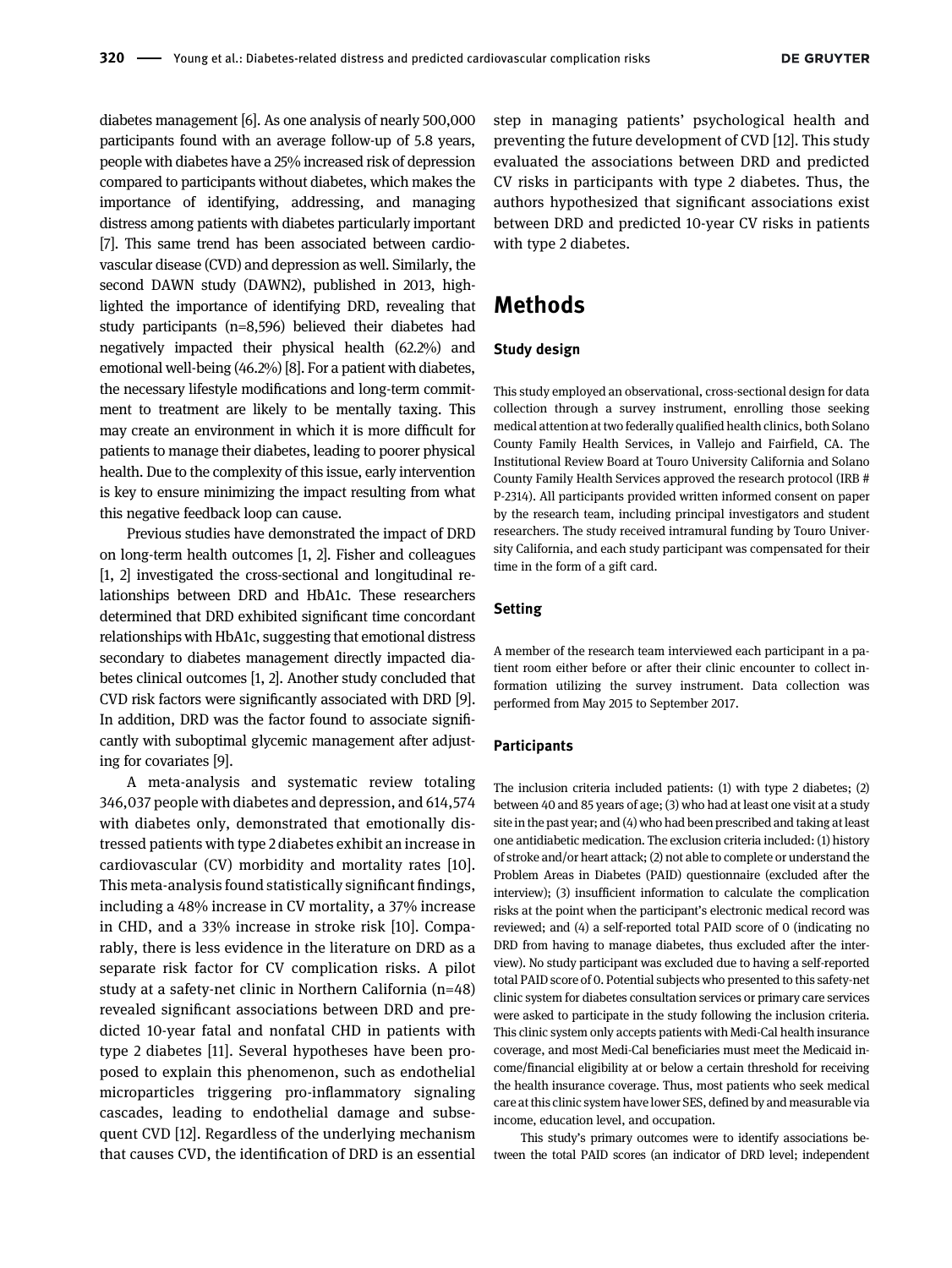variable) and the four levels of 10-year CV complication risks (dependent variable). Potential confounders were identified as depression status, systolic blood pressure, BMI, tobacco use, LDL-Clevels, gender, and age.

The initial gathering of demographic information was from the clinic system's electronic medical records (EMRs), and the gathered information was confirmed with the participant before the interview for administering the study survey. Information relating to race/ethnicity was obtained within the "Patient Information" section in the EMR.

#### Data sources

This study utilized the PAID questionnaire to quantify participants' selfreported levels of DRD. The PAID questionnaire includes 20 questions about emotional distress, self-care behavior, and perceived diabetes burden [[13\]](#page-7-8). The research team also utilized the United Kingdom Prospective Diabetes Study (UKPDS) Risk Engine 2.0 to predict 10-year fatal and nonfatal stroke and CHD risks for participants with diabetes [[14](#page-7-9)].

The survey instrument's demographic data included age, sex, SES, ethnicity, exercise patterns, and current medical history. The SES was determined by proxies, such as education level, occupation, and income. For this study, the research team specifically utilized the occupation component for categorizing SES; the Nam-Powers-Boyd Occupational Status Scale was utilized to assess participants' occupations [\[15\]](#page-7-10). The reason for choosing occupation as the primary proxy was because occupation, to a certain extent, is a reflection of education, income, and social status as well as a demonstration of relative rank in social hierarchies. For the same reason, a participant's occupation has been utilized as a proxy to predict health outcomes in health studies [[16\]](#page-7-11).

The occupation status scale scores were stratified into three tiers: low (1–33), medium (34–66), and high (67–100). Individual annual income was categorized as: <\$20,000; \$20,000 to \$34,999; \$35,000 to \$49,999; \$50,000 to \$75,000; or >\$75,000. Ethnicity categorization was based on the UKPDS Risk Engine 2.0 with the categories: White, Afro-Caribbean, and Asian-Indian [\[14\]](#page-7-9).

#### Study sample size

The study sample size was predetermined to be 206 with an alpha level at 0.05, power at 0.95, and squared partial correlation at 0.09, and both numbers of the test and control covariates were set at 5.

#### Quantitative variables

The predicated 10-year CV risks from the UKPDS Risk Engine 2.0 were reported in continuous data. This risk engine included two components: inputs and outputs. Input items included age, duration of diabetes, sex, atrial fibrillation status, ethnicity, smoking status, HbA1c, systolic blood pressure, total cholesterol, and HDL cholesterol; the four outputs were CHD, fatal CHD, stroke, and fatal stroke [[14](#page-7-9)].

The information captured by the PAID questionnaire was in categorical data. The 20 questions in this instrument were in Likert-scale format with five options/scoring categories, e.g., "not a problem" (0), "minor problem" (1), "moderate problem" (2), "somewhat serious problem (3), and "serious problem" (4) [[13\]](#page-7-8). A linear transformation process was performed, converting the data to continuous (e.g., summing the scores from all the questions and multiplying by 1.25 with a maximum score of 100). The exact statements on the PAID questionnaire can be found in the publication in 1995 by Polonsky and colleagues [\[13\]](#page-7-8).

#### Statistical methods

To link DRD levels to predicted 10-year CV complication risks, the research team analyzed the data obtained from both instruments and constructed statistical models to examine the relationships between PAID scores and predicted 10-year CV risks. Statistical analyses were performed utilizing STATA Version 14.1 (College Station, TX). One simple linear regression model and one multivariate linear regression model were constructed between the two variables. The covariates included in the multivariate linear regression model were depression status, ethnicity, gender, age, insulin usage, number of diabetes medications, annual income, occupational index score, systolic blood pressure, BMI, and tobacco use.

### Results

### Demographics: participants and descriptive data

A total of 280 participants were interviewed, and survey data were collected from these individuals. Forty-six participants were subsequently excluded due to missing clinical data from their electronic medical records or exhibiting a zero on the PAID questionnaire (indicating no DRD). Among the 234 participants included in this study's analyses, 47.9% were male and 52.1% female. The study setting was a racially diverse setting, with Afro-Caribbean being the most common ethnicity (38.9%) in the sampled population. [Note: The UKPDS Risk Engine provided three categories of "ethnicity": White, Afro-Caribbean, and Asian-Indian.] The mean age was 56.7 years (ranging from 40 to 81), 54.3% of the participants either have smoked in the past or currently smoke, and 27.8% expressed a known depression status. A majority of the participants expressed participating in some form of physical activity at least 3 days a week (62.8%), utilizing insulin (60.7%), and having systolic blood pressure <140 mmHg (65.0%). These baseline characteristics are summarized in [Table 1](#page-3-0).

### Social characteristics

According to the Nam-Powers-Boyd Occupational Status Scale, the average occupational index score was 35.5 (ranging from 1 to 94), which is equivalent to the occupational score of a receptionist in an administrative office or a bartender [\[15\]](#page-7-10). The maximum score on this scale is 100.

### Clinical characteristics

The mean total PAID score was  $22 \pm 16.7$  points (ranging from 1.25 to 78.5). The average BMI among all the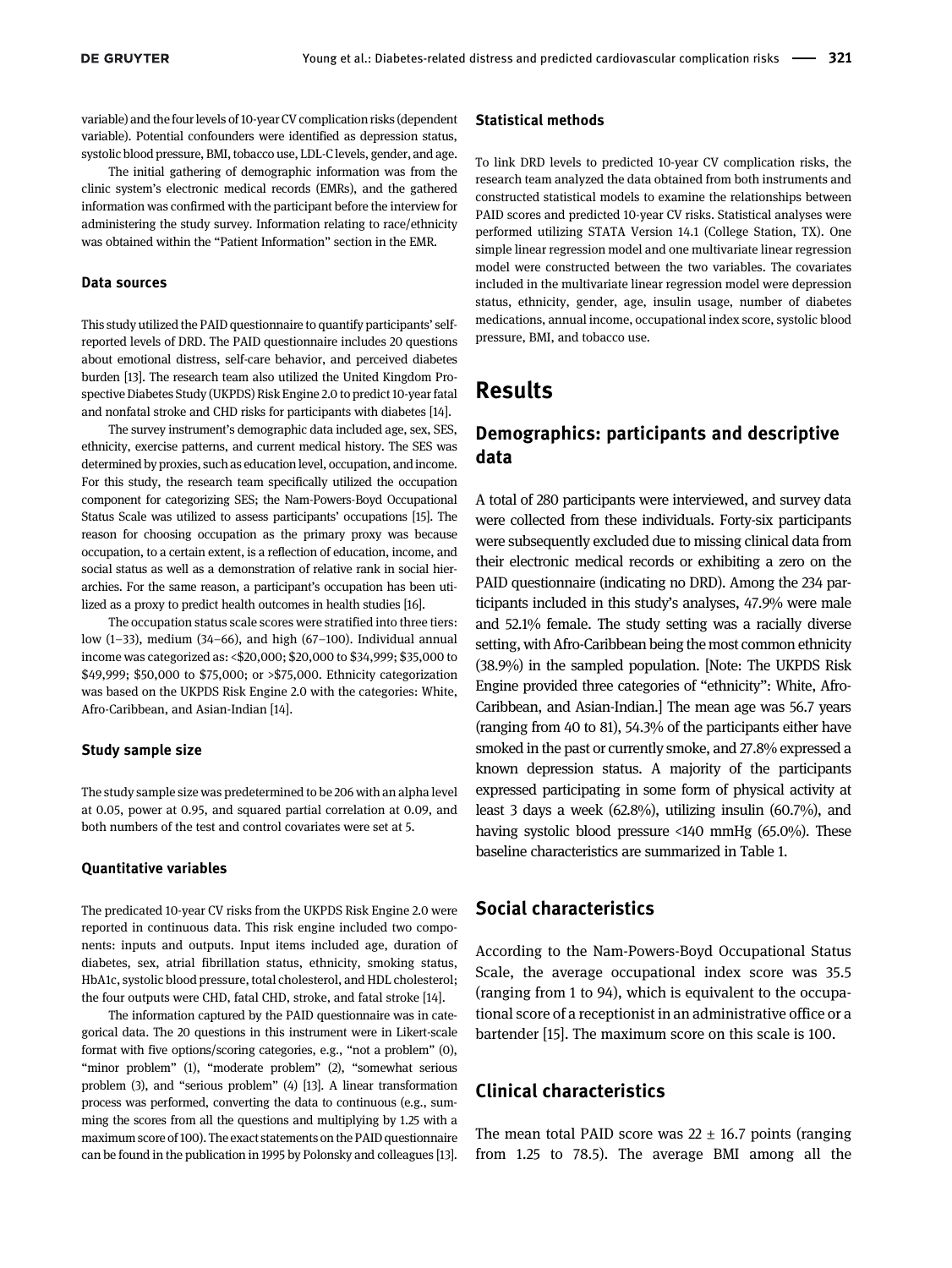<span id="page-3-0"></span>Table 1: Demographic characteristics (n=234).

| <b>Characteristics</b>                              | Count     | Percentage,<br>% |
|-----------------------------------------------------|-----------|------------------|
| Gender                                              |           |                  |
| Male                                                | 112       | 47.9             |
| Female                                              | 122       | 52.1             |
| <b>Ethnicity</b>                                    |           |                  |
| White                                               | 80        | 34.2             |
| Afro-Caribbean                                      | 91        | 38.9             |
| Asian-Indian                                        | 63        | 26.9             |
| <b>Occupational index score</b>                     |           |                  |
| Low $(1-33)$                                        | 134       | 57.3             |
| Medium (34-66)                                      | 67        | 28.6             |
| High (67-100)                                       | 33        | 14.1             |
| Individual annual income                            |           |                  |
| < \$20,000                                          | 195       | 83.3             |
| \$20,000 to \$34,999                                | 23        | 9.8              |
| \$35,000 to \$49,999                                | 12        | 5.1              |
| \$50,000 to \$75,000                                | 3         | 1.3              |
| >\$75,000                                           | 1         | 0.4              |
| Count, %                                            | Yes       | No               |
| <b>Smoking status</b>                               |           |                  |
| Current                                             | 55 (23.5) | 107(45.7)        |
| Prior                                               | 72 (30.8) |                  |
| <b>Physical activities</b> (at least three days per | 147       | 87 (37.2)        |
| week)                                               | (62.8)    |                  |
| <b>Depression status</b>                            | 65 (27.8) | 169 (72.2)       |
| Insulin use                                         | 142       | 92 (39.3)        |
|                                                     | (60.7)    |                  |
| Systolic blood pressure <140 mmHg                   | 152       | 82 (35.0)        |
|                                                     | (65.0)    |                  |

participants was  $33.5 \pm 8.1 \text{ kg/m}^2$  (ranging from 20 to 63). The mean HbA1c was  $9.0 \pm 2.3\%$  (ranging from 5.5 to 16.5%), and the mean LDL-C level was  $97 \pm 45$  mg/dL (ranging from 18 to 400 mg/dL). Participants had an average duration of diabetes of 10.0  $\pm$  7.9 years (ranging from 0.25 to 35 years). Regarding the 10-year predicted risks for cardiovascular complications utilizing the UKPDS Risk Engine, participants in this study had an average risk for CHD of 14.6% and an average fatal CHD risk of 10.4%. With the exclusion of outliers, the mean stroke risk was 6.7%, and the mean fatal stroke risk was 1.0%. The descriptive statistics for these parameters, as well as for other lipid panel parameters, are summarized in [Table 2.](#page-3-1) [Table 3](#page-4-0) summarizes stratified data based on the baseline characteristics and the UKPDS Risk Engine outputs. In addition, [Table 4](#page-4-1) shows the correlation coefficients between stratified PAID scores and the UKPDS Risk Engine outputs.

<span id="page-3-1"></span>Table 2: Descriptive statistics (n=234).

|                                                                   | Mean | SD   | Minimum | Maximum |  |  |  |  |
|-------------------------------------------------------------------|------|------|---------|---------|--|--|--|--|
| <b>Total PAID score</b>                                           | 22.0 | 16.7 | 1.25    | 78.75   |  |  |  |  |
| Age, years                                                        | 56.7 | 8.5  | 40      | 81      |  |  |  |  |
| Occupational index score                                          | 35.5 | 23.1 | 1       | 94      |  |  |  |  |
| BMI                                                               | 33.5 | 8.1  | 20      | 63      |  |  |  |  |
| HbA1c                                                             | 9.0  | 2.3  | 5.5     | 16.5    |  |  |  |  |
| Duration of diabetes, years                                       | 10.0 | 7.9  | 0.083   | 35      |  |  |  |  |
| Lipid panel                                                       |      |      |         |         |  |  |  |  |
| TG                                                                | 180  | 106  | 49      | 991     |  |  |  |  |
| LDL-C                                                             | 97   | 45   | 18      | 400     |  |  |  |  |
| ТC                                                                | 178  | 47   | 79      | 348     |  |  |  |  |
| HDL-C                                                             | 45   | 13   | 15      | 90      |  |  |  |  |
| 10-year predicted risks for cardiovascular complication via UKPDS |      |      |         |         |  |  |  |  |
| risk engine, %                                                    |      |      |         |         |  |  |  |  |
| CHD                                                               | 14.6 | 11.0 | 1.4     | 57.8    |  |  |  |  |
| <b>Fatal CHD</b>                                                  | 10.4 | 9.1  | 0.5     | 47.9    |  |  |  |  |
| Stroke <sup>a</sup>                                               | 6.7  | 4.8  | 0.8     | 21.6    |  |  |  |  |
| Fatal stroke <sup>b</sup>                                         | 1.0  | 0.8  | 0.1     | 3.8     |  |  |  |  |

<sup>a</sup>Excluding outliers, n=221. <sup>b</sup>Excluding outliers, n = 224.BMI, body mass index; CHD, coronary heart disease; HDL-C, high-density lipoprotein cholesterol; LDL-C, low-density lipoprotein cholesterol; PAID, Problem Areas in Diabetes; SD, standard deviation; TC, total cholesterol; TG, triglycerides; UKPDS, United Kingdom Prospective Diabetes Study.

### Main results

In the simple linear regression model, there was no statistical significance in the associations between the total PAID scores and the predicted CHD risks, fatal CHD risks, stroke risks, and fatal stroke risks; the results are summarized in [Table 3](#page-4-0). The multivariate linear regression model was constructed by incorporating covariates, and the results are summarized in [Table 5](#page-5-0). The total PAID scores were revealed to be significantly associated with the predicted 10-year fatal CHD risks (B=0.060, 95% CI: [0.00084, 0.12], p=0.047). For each unit increase in the total PAID score, the 10-year predicted fatal CHD risk was increased by 0.060%.

### **Discussion**

### Key result

The distinction between clinical depression and diabetes distress is worth mentioning here. Clinical depression is a mental health disorder with certain symptoms (e.g., loss of motivation and feeling down); on the other hand, diabetes distress is an emotional reaction—not a mental illness—to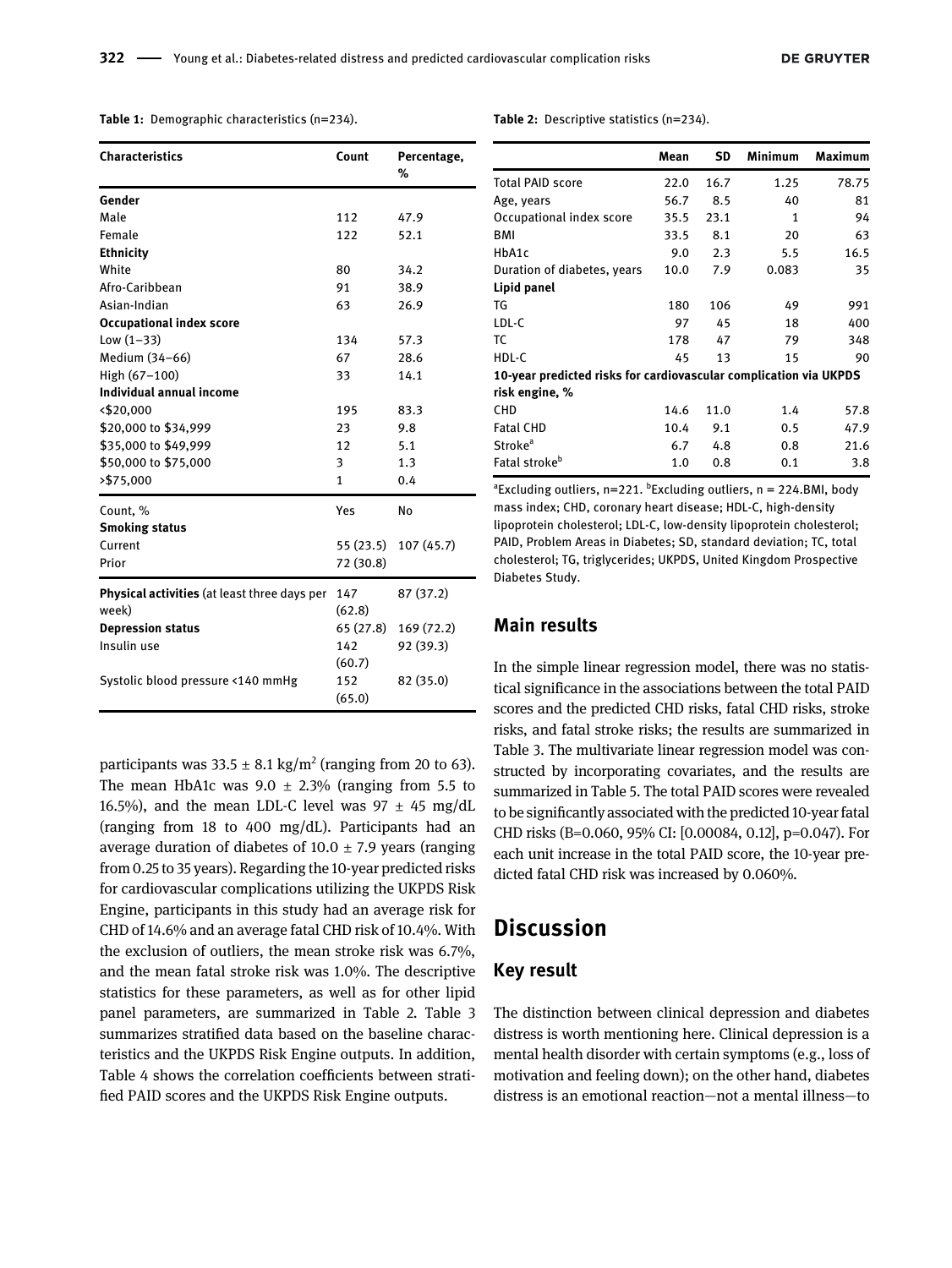<span id="page-4-0"></span>Table 3: Stratified data based on baseline characteristics and UKPDS Risk Engine outputs.

|                                                              | <b>CHD</b> |    | <b>Fatal CHD</b> |                | <b>Stroke</b> |                | <b>Fatal stroke</b> |    |              |     |
|--------------------------------------------------------------|------------|----|------------------|----------------|---------------|----------------|---------------------|----|--------------|-----|
|                                                              | L*         | M* | H*               | L*             | M*            | H*             | L*                  | M* | H*           | L*  |
| Gender                                                       |            |    |                  |                |               |                |                     |    |              |     |
| Male                                                         | 54         | 38 | 20               | 76             | 28            | 8              | 95                  | 13 | 4            | 112 |
| Female                                                       | 96         | 22 | 4                | 107            | 12            | 3              | 110                 | 10 | 2            | 122 |
| <b>Ethnicity</b>                                             |            |    |                  |                |               |                |                     |    |              |     |
| White                                                        | 36         | 30 | 14               | 55             | 19            | 6              | 71                  | 7  | 2            | 80  |
| Afro-Caribbean                                               | 81         | 9  | 1                | 86             | 4             | 1              | 81                  | 7  | 3            | 91  |
| Asian-Indian                                                 | 33         | 21 | 9                | 42             | 17            | 4              | 53                  | 9  | $\mathbf{1}$ | 63  |
| <b>Occupational index score</b>                              |            |    |                  |                |               |                |                     |    |              |     |
| Low $(1-33)$                                                 | 90         | 33 | 11               | 111            | 19            | 4              | 116                 | 15 | 3            | 134 |
| Medium (34-66)                                               | 43         | 14 | 10               | 49             | 11            | 7              | 59                  | 5  | 3            | 67  |
| High (67-100)                                                | 17         | 13 | 3                | 23             | 10            | $\Omega$       | 30                  | 3  | $\mathbf 0$  | 33  |
| Individual annual income                                     |            |    |                  |                |               |                |                     |    |              |     |
| < \$20,000                                                   | 121        | 53 | 21               | 151            | 36            | 8              | 170                 | 19 | 6            | 195 |
| \$20,000 to \$34,999                                         | 18         | 3  | $\overline{2}$   | 20             | $\mathbf{1}$  | $\overline{2}$ | 21                  | 2  | 0            | 23  |
| \$35,000 to \$49,999                                         | 8          | 3  | 1                | 9              | 2             | $\mathbf{1}$   | 11                  | 1  | 0            | 12  |
| \$50,000 to \$75,000                                         | 2          | 1  | 0                | $\overline{2}$ | 1             | 0              | 2                   | 1  | 0            | 3   |
| $>$ \$75,000                                                 | 1          | 0  | $\mathbf 0$      | 1              | 0             | 0              | 1                   | 0  | $\mathbf 0$  | 1   |
| <b>Subtotal</b> (for each UKPDS risk engine output category) | 150        | 60 | 24               | 183            | 40            | 11             | 205                 | 23 | 6            | 234 |

\*L, Low (<15%); M, Medium (15-30%); H, High (>30%). CHD, coronary heart disease; UKPDS, United Kingdom Prospective Diabetes Study.

<span id="page-4-1"></span>Table 4: Correlations between stratified PAID scores and UKPDS Risk Engine outputs.

| <b>R</b> (correlation<br>coefficient) | PAID score < 40<br>$(n=195)$ | PAID score $\geq 40$<br>$(n=39)$ |
|---------------------------------------|------------------------------|----------------------------------|
| <b>CHD</b>                            | 0.0907                       | 0.3010                           |
| <b>Fatal CHD</b>                      | 0.0983                       | 0.2483                           |
| <b>Stroke</b>                         | 0.0250                       | $-0.1405$                        |
| <b>Fatal stroke</b>                   | 0.0294                       | $-0.1713$                        |

CHD, coronary heart disease; PAID, Problem Areas in Diabetes; UKPDS, United Kingdom Prospective Diabetes Study.

living with diabetes. This study demonstrated that DRD was significantly associated with the predicted 10-year fatal CHD risks after controlling for covariates as noted under [Table 3.](#page-4-0) These covariates ranged from baseline demographics to clinical diagnoses to medication usage factors to tobacco use. The discrepancy in statistical significance observed between simple and multivariate linear regression models can be explained by the presence of covariates that influence either or both the PAID score levels (capturing the levels of DRD) and the UKPDS Risk Engine outputs (predicting CV risks).

The finding that DRD is significantly associated with fatal CHD risks confirms similar findings from prior studies, which have identified statistically significant associations between DRD and cardiovascular heart disease [[17](#page-7-12)]. Specifically, Dalsgaard and colleagues [\[17\]](#page-7-12) determined that patients ( $n=1,533$ ) between the ages of 40 and 69 with type 2 diabetes mellitus, and patients with psychological distress, had a 1.7-fold higher risk of having a CVD event and a 1.8-fold higher mortality rate compared to individuals without reported distress. They also concluded that patients with higher psychological distress at the time of diagnosis had a higher risk of CVD events than individuals without reported stress [\[17\]](#page-7-12). Although their study did not utilize the PAID questionnaire to assess DRD levels, the overall findings still support the assumption that DRD influences the risks of adverse cardiovascular complications. Understanding this association is critical for managing the cardiovascular health of patients with diabetes. The elevated risk of cardiovascular complications at baseline for people with diabetes is well accepted among researchers and healthcare professionals. The suggested amplification of 10-year CHD risks in the presence of DRD, as shown in this study, highlights the need to classify DRD when considering possible intervention points as a potential risk factor for CVD. [Table 4](#page-5-0) shows the correlations between stratified PAID scores and the UKPDS Risk Engine outputs with varying degrees and directions; although none of the correlation coefficients are considered strong, the differences seen between high and low PAID score strata as well as between predicted CHD and stroke risks warrant further investigation.

A pilot study conducted by Young and colleagues [[11](#page-7-6)] that investigated associations between DRD and predicted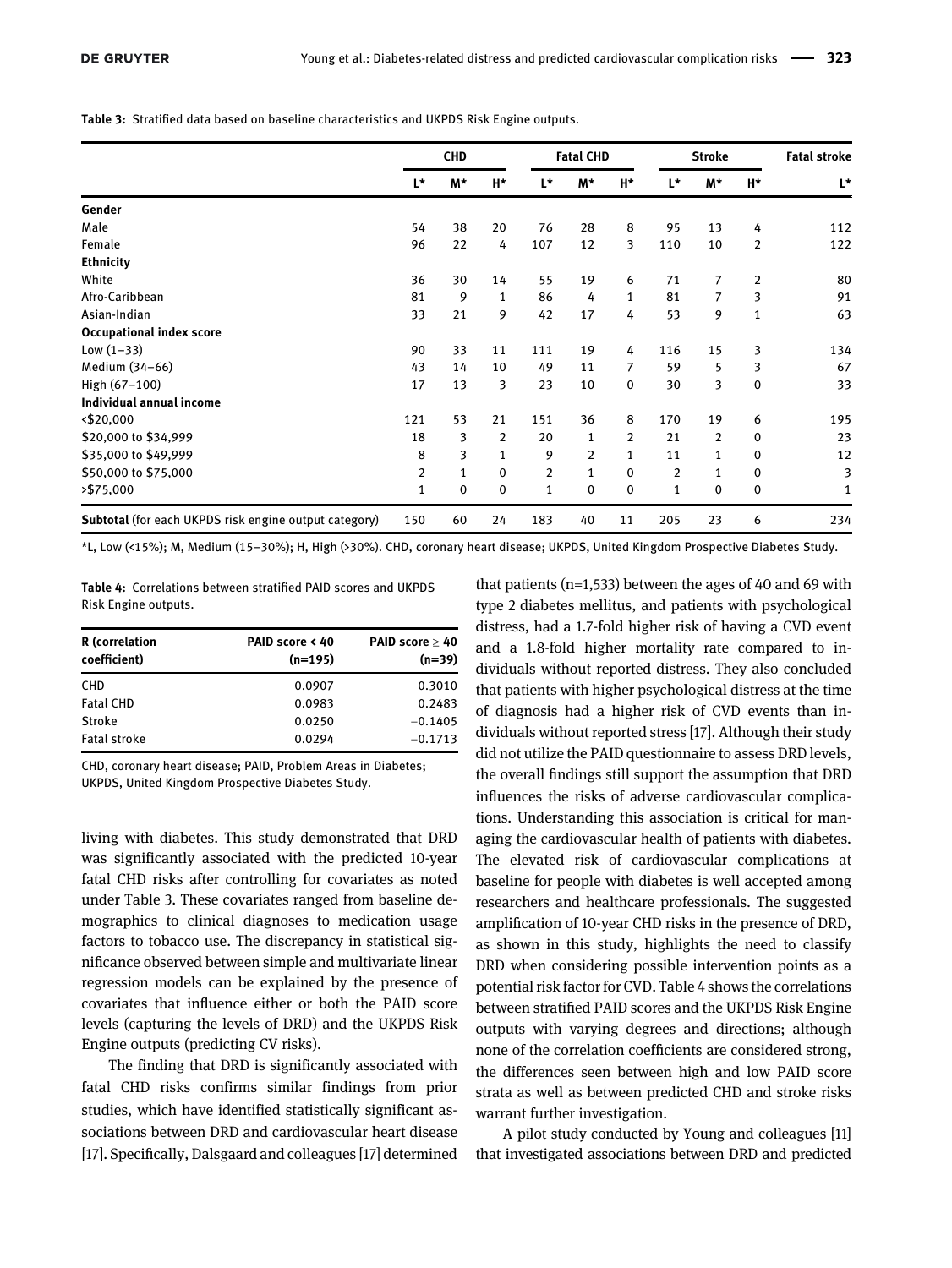<span id="page-5-0"></span>Table 5: Linear regression models.

|                                                              | Coefficient | p-Value | 95% CI            |
|--------------------------------------------------------------|-------------|---------|-------------------|
| Simple linear regression models                              |             |         |                   |
| Predicted coronary heart disease risks vs. PAID scores       | 0.016       | 0.714   | $-0.070, 0.10$    |
| Predicted fatal coronary heart disease risks vs. PAID scores | 0.012       | 0.733   | $-0.059, 0.083$   |
| Predicted stroke risks vs. PAID scores                       | $-0.047$    | 0.148   | $-0.111, 0.017$   |
| Predicted fatal stroke risks vs. PAID scores                 | $-0.0078$   | 0.139   | $-0.018, 0.0026$  |
| Multiple linear regression model*                            |             |         |                   |
| Predicted coronary heart disease risks vs. PAID scores       | 0.068       | 0.068   | $-0.0050, 0.14$   |
| Predicted fatal coronary heart disease risks vs. PAID scores | 0.060       | 0.047   | 0.00084, 0.12     |
| Predicted stroke risks vs. PAID scores                       | 0.011       | 0.64    | $-0.037, 0.060$   |
| Predicted fatal stroke risks vs. PAID scores                 | 0.0013      | 0.74    | $-0.0064, 0.0090$ |

\*Covariates included in this statistical model include: depression status, ethnicity, gender, age, insulin usage, number of diabetes medications, annual income, occupational index score, systolic blood pressure, BMI, and tobacco use. BMI, body mass index; CI, confidence interval; PAID, Problem Areas in Diabetes. Bold to indicate statistically significant result.

10-year cardiovascular complication risks in patients with type 2 diabetes and lower SES (n=48) also found that DRD was significantly associated with predicted fatal and nonfatal CHD risks. Specifically, this study found that with each unit increase in the total PAID score, nonfatal CHD risk was increased by 0.149%, and fatal CHD risk increased by 0.129% [\[11\]](#page-7-6). These findings agree with the current study's results and further support the association between predicted 10-year fatal CHD risks and DRD. Also, no significant associations were found between the total PAID scores and the predicted 10-year stroke risks in the previous study [[11](#page-7-6)], which agrees with this current study's results.

The impact of DRD on cardiovascular complication risks highlights the need for appropriate screening strategies and education geared toward managing psychosocial stressors. This is particularly important among those experiencing lower incomes, because they are more likely to have limited access to healthcare and diabetes management support and are at higher risk for higher baseline distress, which could impede their ability to manage their diabetes. According to Fisher and colleagues [\[18\]](#page-7-13), 45.4% of patients with type 2 diabetes reported moderate levels of diabetes distress, with even higher levels observed in other studies.

Additionally, identifying patients at an increased risk for DRD could benefit healthcare professionals in combating the high levels of diabetes burnout or symptoms related to distress. Delahanty et al. [[19\]](#page-7-14) identified that PAID scores were significantly higher among insulintreated patients than oral or diet-controlled treatments. These findings highlight the increased stress that often results from the burden of self-management and identify ways that healthcare professionals can provide education and resources for patients regarding disease expectations and individualized treatment/management goals.

Research is now being undertaken to investigate strategies that can be implemented to combat the adverse effects of DRD on diabetes management. Lee and colleagues [[20](#page-7-15)] surveyed 308 veterans with type 2 diabetes on autonomy support, defined as social support for a patient's free agency to make decisions, and the effects of DRD on glycemic management. The study demonstrated a significant reduction in HbA1c over 12 months with a higher patientreported level of perceived autonomy [[20](#page-7-15)]. The authors proposed that promoting autonomy for disease management from a health supporter mitigated the adverse effects of DRD on glucose management [\[20\]](#page-7-15). Further studies that aim to investigate implementable measures adopted by healthcare professionals, family members, and health supporters are needed for addressing the high rates of distress relating to diabetes and its potential amplification of CV risks in the future.

Our finding, which is generalizable to middle-aged patients with type 2 diabetes and lower SES, illustrates the significant association between DRD and predicted 10-year fatal CHD risks and provides further support for mobilizing various resources to address psychological health and medical care when treating people with diabetes. Further research dedicated to analyzing the cascade of effects that result from reducing DRD on disease-related complications and economic costs will further support the shift toward providing all-encompassing care for people with diabetes. Based on the findings of this study, healthcare professionals should be encouraged to include DRD assessment/screening as part of their routine visits and to understand the possible implications that suboptimal psychosocial well-being can have on CV and overall well-being of patients, as suggested by the 2016 ADA position statement on providing psychosocial care for those with diabetes [[4\]](#page-6-3).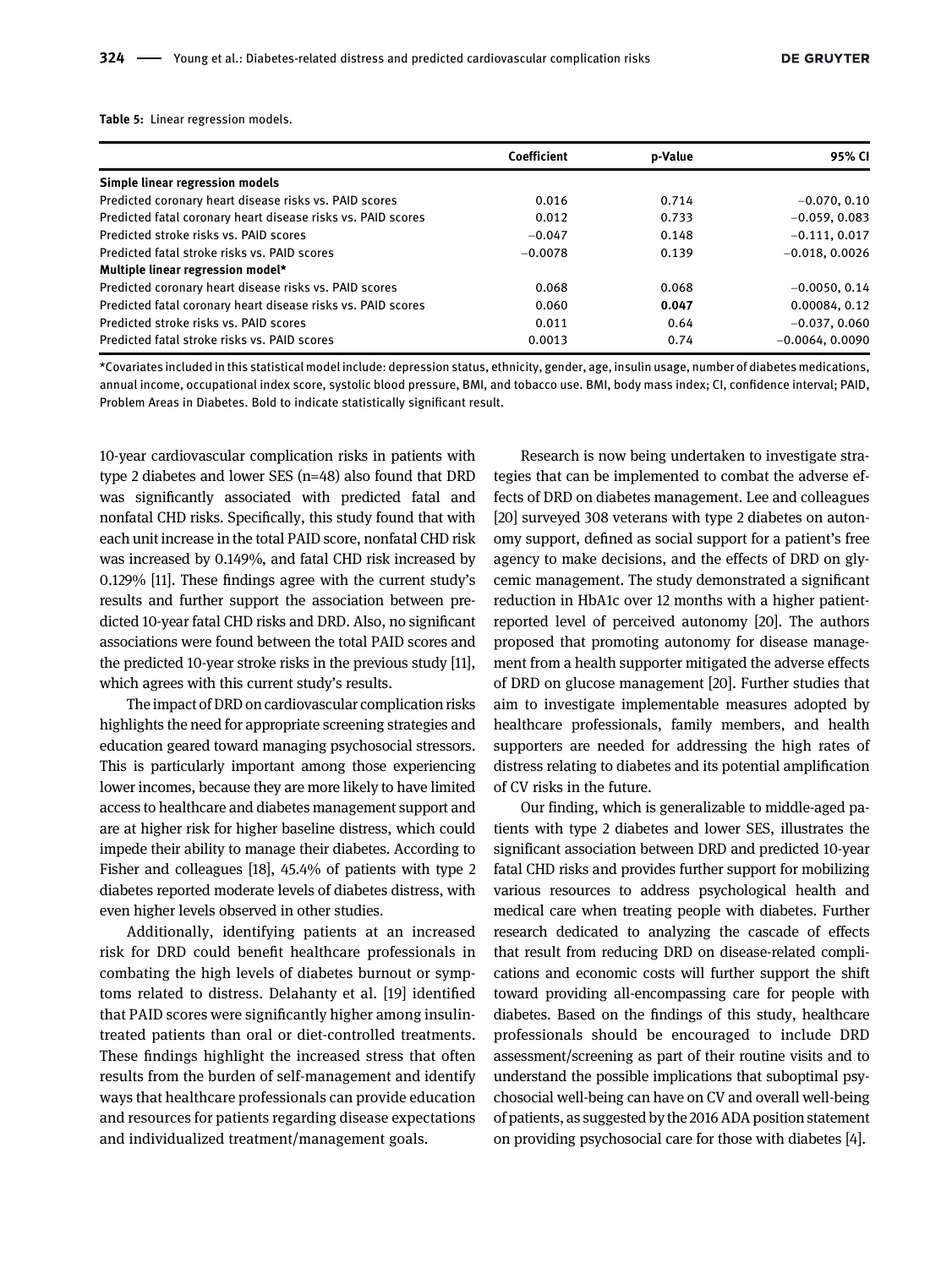### Relating to the practice of osteopathic medicine

Psychosocial aspects in chronic disease evaluation and management are essential components of osteopathic physicians' practice of medicine. The osteopathic approach to patient care includes five models, e.g., biomechanical, respiratory-circulatory, metabolic-energy, neurological, and behavioral. A patient-centered approach to type 2 diabetes includes treating the whole person—e.g., integrating mental and physical health (the body-mind connection)—through preventative care, longitudinal care, timely medical interventions, and integration of structure and function. This current study integrates the assessments of participants' diabetes-related psychological states and their risks of cardiovascular events, which are essential for guiding and designing preventative and longitudinal care in a patientcentered, holistic manner for those with type 2 diabetes, combining the behavioral and metabolic-energy models of the osteopathic approach.

### Limitations and future directions

The cross-sectional study design would be a limitation, because participants' data were collected only at a specific point in time without accounting for changes in their lives as time progressed. The potential step to enhance the robustness of data will be to assess participants' DRD levels utilizing the PAID questionnaire at various points with an interval of 3 months apart from each data collection; then, predictions on 10-year CV risks can be performed after every data collection. Additionally, household size data were not collected, and this information would put financial data in perspective.

Another limitation was that DRD was reflected via subjective data collected by a survey instrument. It would be possible that the statements from the PAID questionnaire were misunderstood by study participants even if the statements were read aloud to some participants who were having trouble reading and/or understanding the survey instrument.

## Conclusions

In this study population with lower SES and type 2 diabetes, DRD levels and 10-year predicted fatal CHD risks exhibited a significant and positive association after adjusting for certain covariates (e.g., depression status, ethnicity, gender, age, insulin usage, number of diabetes medications, annual income, occupational index score,

systolic blood pressure, BMI, and tobacco use). Physicians and other healthcare professionals are thus encouraged to incorporate a screening process for DRD in patients with type 2 diabetes in safety-net clinics as part of a routine healthcare visit. Through early detection of DRD, these patients can be supported and receive individualized approaches to psychosocial interventions that may potentially reduce their future CHD risks.

Acknowledgments: The authors would like to thank former PharmD students Andrew Ray and Henry Lo as well as MS student Shirley Wong during the data collection process. The research team would also like to thank Casey Shubrook, DO Candidate Class of 2025, for her contributions editing this article.

Research funding: Research funding was provided by Touro University California, Vallejo, CA.

Author contributions: All authors provided substantial contributions to conception and design, acquisition of data, or analysis and interpretation of data; all authors drafted the article or revised it critically for important intellectual content; all authors gave final approval for the version of the article to be published; and all authors agree to be accountable for all aspects of the work in ensuring that questions related to the accuracy or integrity of any part of the work are appropriately investigated and resolved.

Competing interests: None reported.

Informed consent: All participants provided written informed consent.

Ethical approval: This study was determined to be exempt from review by the Touro University California Institutional Review Board (IRB approval: P-2314).

### References

- <span id="page-6-0"></span>1. Fisher L, Glasgow RE, Strycker LA. The relationship between diabetes distress and clinical depression with glycemic control among patients with type 2 diabetes. Diabetes Care 2010;33: 1034–6.
- <span id="page-6-1"></span>2. Fisher L, Skaff MM, Mullan JT, Arean P, Mohr D, Masharani U. Clinical depression versus distress among patients with type 2 diabetes: not just a question of semantics. Diabetes Care 2007; 30:542–8.
- <span id="page-6-2"></span>3. Kreider KE. Diabetes distress or major depressive disorder? A practical approach to diagnosing and treating psychological comorbidities of diabetes. Diabetes Ther 2017;8:1–7.
- <span id="page-6-3"></span>4. Young-Hyman D, de Groot M, Hill-Briggs F, Gonzales JS, Hood K, Peyrot M. Psychosocial care for people with diabetes: a position statement of the American Diabetes Association. Diabetes Care 2016;39:2126–40.